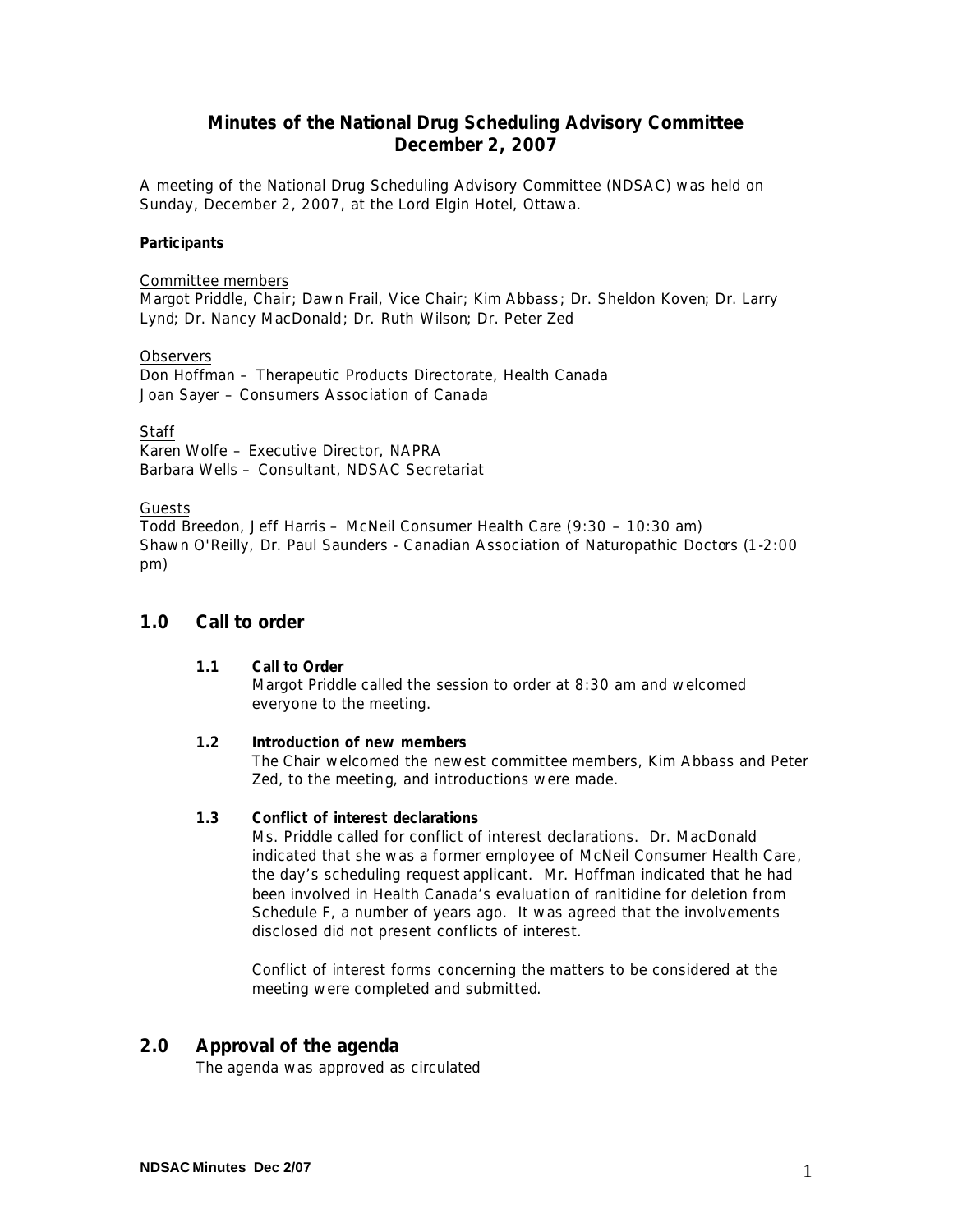# **3.0 Approval of the minutes of the September 16-17, 2007 meeting**

Draft minutes were previously circulated, revised, and approved electronically, and subsequently posted on t he NAPRA website.

# **4.0 Business from previous meeting**

4.1 Engagement of interested stakeholders/members of the public Karen Wolfe outlined a draft policy previously circulated, regarding mechanisms for facilitating input to the committee from interested stakeholders and other members of the public.

Committee members offered a number of suggested amendments.

With respect to the Drug Scheduling External Liaison Group (DSELG) list, Dr. Wilson suggested that NAPRA review submissions archived from the past 1- 2 years, to obtain potential DSELG additions.

### **ACTION: NAPRA to revise draft policy in accordance with feedback and recirculate.**

4.2 "Parenteral nutrition" vs "total parenteral nutrition" vs "Parenteral Therapy" The Chair welcomed Shawn O'Reilly and Dr. Paul Saunders, representatives of the Canadian Association of Naturopathic Doctors (CAND) to the meeting at 1:00 pm.

The guests made a presentation and outlined the rationale for CAND's request to meet with NDSAC, to:

- Initiate a formal relationship between the two groups,
- Provide information on the education, training and practice of naturopathic doctors, and specifcally to
- Seek clarification of the intent of National Drug Schedule (NDS) entries that are specified "for parenteral use" or "for total parenteral use".

Naturopathic doctors (ND) commonly use injectable vitamins, minerals and other nutrients in ther practices, and are often not able to obtain supplies due to their Schedule I status (requiring a prescription from a "practitioner" which does not always include NDs due to provincial regulations). CAND was seeking to understand if it was the intent of the NDS to restrict use of these substances to medical practitioners only.

There as considerable discussion about this matter, and it was agreed that more background research into the issue was needed. The Committee thanked the guests for their presentation and attendance.

#### **ACTION:**

- **1. CAND agreed to compile a list of applicable NDS entries for submission to NAPRA**
- **2. NAPRA to consult original NDS document (1995) for possible definitions or indications of intent, as well as federal legislation.**
- 4.3 Revision of Scheduling Factors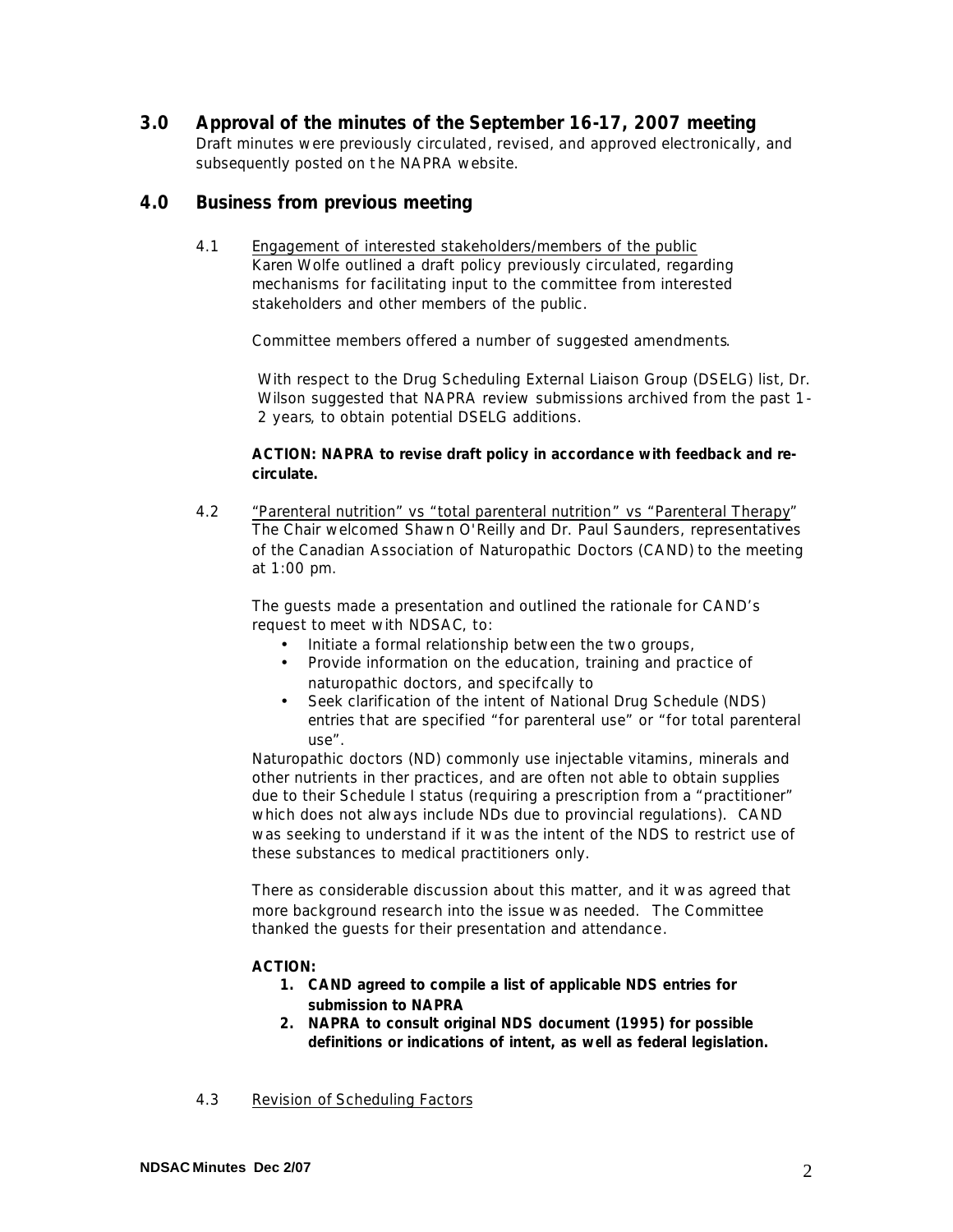Ms. Wolfe reported that the external consultation on the proposed revised scheduling factors was still underway, with the deadline for responses being December 10. She said that while no feedback had been received to-date, a number of organizations have indicated t heir intent to submit responses.

## 4.4 Guidelines for Scheduling Status Submissions

The committee reviewed a revised guideline document originally developed by Larry Lynd, and edited by Barbara Wells.

There was significant discussion about the guideline contents, specifically the nature of the benefit/risk requirements proposed in the document.

There was agreement that:

- the revised version of the scheduling factors should be included (pending the results of the current consultation)
- new information about pre-meeting notifications and consultations (e.g. for Interested Party applications, and other stakeholders input) should be included,
- the fact that the advice given in the document is guidance only and not mandatory should be highlighted, and that
- guidance on product labelling and consumer studies should be augmented.

### **ACTION:**

- **1. Committee members are to send comments to Barbara Wells, to incorporate into next draft (for approval at March 2008 meeting).**
- **2. Karen Wolfe to determine if external consultation is required prior to finalization by NAPRA Council.**

# **5.0 New business**

#### 5.1 Scheduling change request for ranitidine 150 mg

The Chair welcomed the McNeil Consumer Healthcare representatives to the meeting, at approximately 9:30 am. Mr. Breedon and Mr. Harris made a presentation summarizing the request to re-schedule larger package sizes of ranitidine 150 mg from the current Schedule II to III.

During the presentation, reference was made to a possible re-scheduling of famotidine 20 mg to Schedule III. It was brought to the McNeil representatives' attention that it had been the understanding of NAPRA and the committee that this scheduling request concerned ranitidine only.

After completion of the presentation and a short question-and-answer period, it was determined that further information was needed from the applicant, namely:

- Labelling standards and/or templates
- Data on experience with ranitidine and famotidine as unscheduled drugs
- Periodic safety update report (PSUR) data in the interim since February 2007 switch in Canada – for ranitidine and famotidine